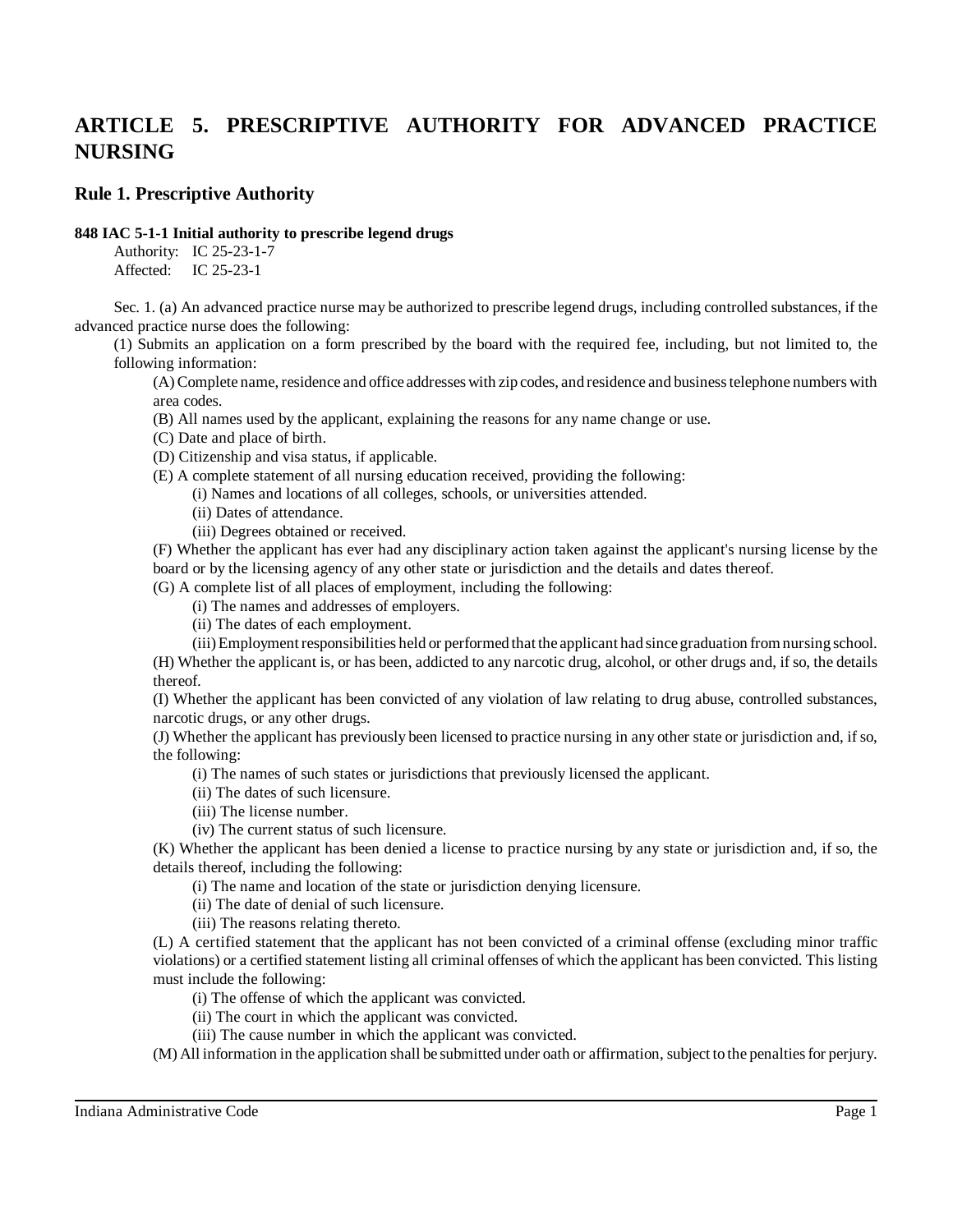(2) Submits proof of holding an active, unrestricted:

(A) Indiana registered nurse license; or

(B) registered nurse license in another compact state and having filed a Multi-state Privilege Notification Form with the health professions bureau.

(3) Submits proof of having met the requirements of all applicable lawsfor practice as an advanced practice nurse in the state of Indiana.

(4) Submits proof of a baccalaureate or higher degree in nursing.

(5) If the applicant holds a baccalaureate degree only, submits proof of certification as a nurse practitioner or certified nursemidwife by a national organization recognized by the board and which requires a national certifying examination.

(6) Submits proof of having successfully completed a graduate level pharmacology course consisting of at least two (2) semester hours of academic credit from a college or university accredited by the Commission on Recognition of Postsecondary Accreditation:

(A) within five (5) years of the date of application; or

(B) if the pharmacology course was completed more than five (5) years immediately preceding the date of filing the application, the applicant must submit proof of the following:

(i) Completing at least thirty (30) actual contact hours of continuing education during the two (2) years immediately preceding the date of the application, including a minimum of at least eight (8) actual contact hours of pharmacology, all of which must be approved by a nationally approved sponsor of continuing education for nurses.

(ii) Prescriptive experience in another jurisdiction within the five (5) years immediately preceding the date of the application.

(7) Submits proof of collaboration with a licensed practitioner in the form of a written practice agreement that sets forth the manner in which the advanced practice nurse and licensed practitioner will cooperate, coordinate, and consult with each other in the provision of health care to patients. Practice agreements shall be in writing and shall also set forth provisions for the type of collaboration between the advanced practice nurse and the licensed practitioner and the reasonable and timely review by the licensed practitioner of the prescribing practices of the advanced practice nurse. Specifically, the written practice agreement shall contain at least the following information:

(A) Complete names, home and business addresses, zip codes, and telephone numbers of the licensed practitioner and the advanced practice nurse.

(B) A list of all other offices or locations besides those listed in clause (A) where the licensed practitioner authorized the advanced practice nurse to prescribe.

(C) All specialty or board certifications of the licensed practitioner and the advanced practice nurse.

(D) The specific manner of collaboration between the licensed practitioner and the advanced practice nurse, including how the licensed practitioner and the advanced practice nurse will:

(i) work together;

(ii) share practice trends and responsibilities;

(iii) maintain geographic proximity; and

(iv) provide coverage during absence, incapacity, infirmity, or emergency by the licensed practitioner.

(E) A description of what limitation, if any, the licensed practitioner has placed on the advanced practice nurse's prescriptive authority.

(F) A description of the time and manner of the licensed practitioner's review of the advanced practice nurse's prescribing practices. The description shall include provisions that the advanced practice nurse must submit documentation of the advanced practice nurse's prescribing practices to the licensed practitioner within seven (7) days. Documentation of prescribing practices shall include, but not be limited to, at least a five percent (5%) random sampling of the charts and medications prescribed for patients.

(G) A list of all other written practice agreements of the licensed practitioner and the advanced practice nurse.

(H) The duration of the written practice agreement between the licensed practitioner and the advanced practice nurse. (8) Written practice agreements for advanced practice nurses applying for prescriptive authority shall not be valid until prescriptive authority is granted by the board.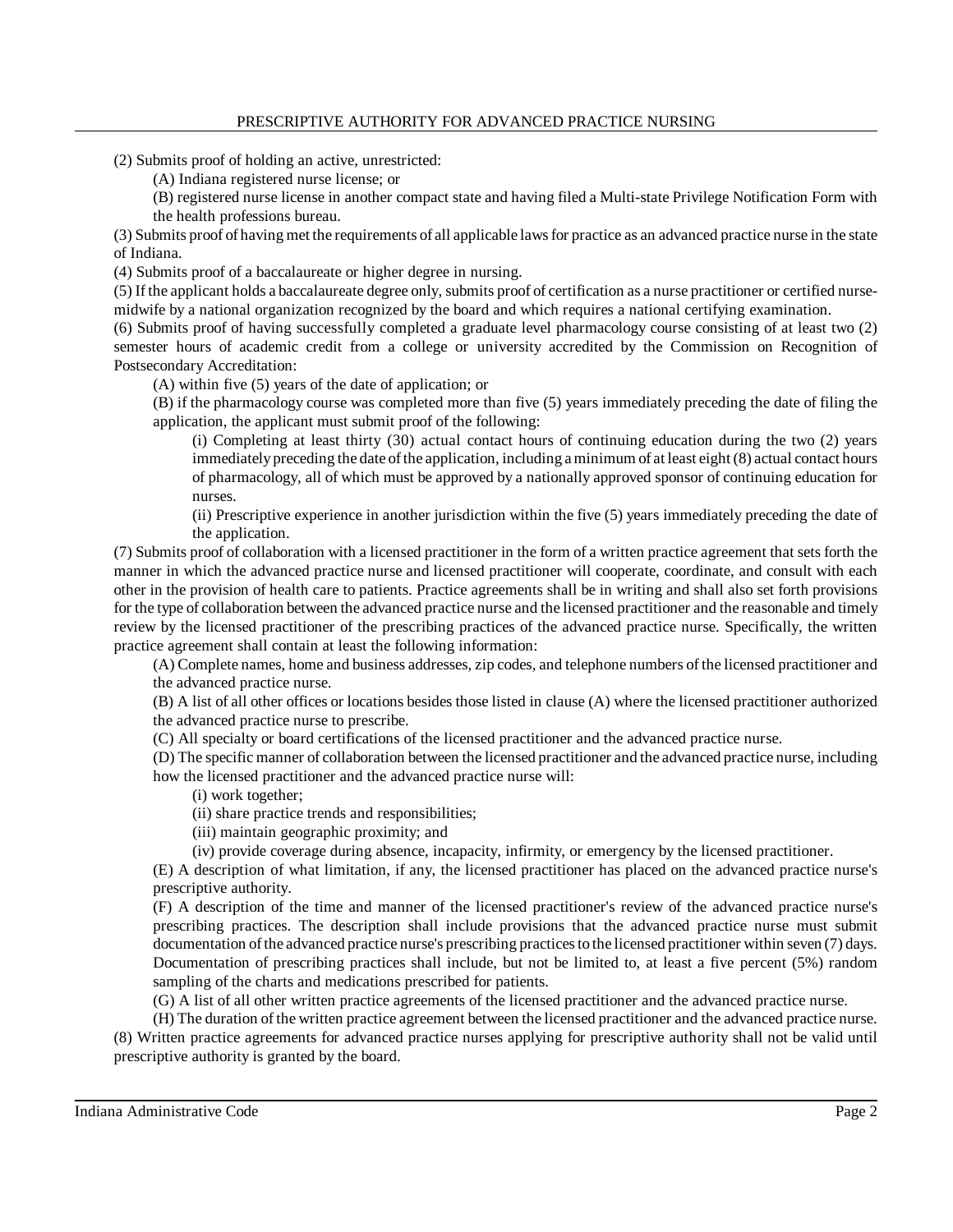(b) When the board determines that the applicant has met the requirements under subsection (a), the board shall send written notification of authority to prescribe to the advanced practice nurse, including the identification number and designated authorized initials to be used by the advanced practice nurse.

(c) Advanced practice nurses who have been granted prescriptive authority will immediately notify the board in writing of any changes in, or termination of, written practice agreements, including any changes in the prescriptive authority of the collaborating licensed practitioner. Written practice agreements shall terminate automatically if the advanced practice nurse or licensed practitioner no longer has an active, unrestricted license.

(d) Advanced practice nurses wishing to prescribe controlled substances must obtain an Indiana controlled substances registration and a federal Drug Enforcement Administration registration. *(Indiana State Board of Nursing; 848 IAC 5-1-1; filed Jul 29, 1994, 5:00 p.m.: 17 IR 2876; readopted filed Nov 6, 2001, 4:18 p.m.: 25 IR 940; filed Dec 24, 2003, 10:45 a.m.: 27 IR 1571; readopted filed Nov 17, 2010, 9:50 a.m.: 20101215-IR-848100406RFA; readopted filed Nov 22, 2016, 12:13 p.m.: 20161221-IR-848160318RFA)*

# **848 IAC 5-1-2 Prescribing legend drugs; use of forms (Repealed)**

Sec. 2. *(Repealed by Indiana State Board of Nursing; filed Dec 19, 1996, 10:00 a.m.: 20 IR 1122)*

## **848 IAC 5-1-3 Renewal of authority to prescribe legend drugs**

Authority: IC 25-23-1-7 Affected: IC 25-23-1

Sec. 3. (a) Prescriptive authority for the advanced practice nurse expires on October 31 in each odd-numbered year. Failure to renew the prescriptive authority on or before the expiration date will automatically render the authority invalid without any action by the board.

(b) A notice of expiration and instructions for renewal of the authority to prescribe legend drugs will be mailed in oddnumbered years with the renewal for registered nurse licensure.

(c) Applicants for renewal of the prescriptive authority shall pay a renewal fee in addition to the fee for renewal of the registered nurse license.

(d) The notice of expiration for renewal ofthe prescriptive authorityshall bemailed to the last known address of the licensee. Failure to receive the application for renewal shall not relieve the licensee of the responsibility for renewing the registered nurse license and the authorization to prescribe by the renewal date.

(e) Applicants for renewal of prescriptive authority shall submit the following to the board along with the renewal form and fee:

(1) Proof of at least thirty (30) actual contact hours of continuing education during the two (2) years immediately preceding renewal, including at least eight (8) actual contact hours of pharmacology, approved by a nationally approved sponsor of continuing education for nurses.

(2) A current signed and dated written collaborative practice agreement that contains all of the information required under section 1 of this rule.

(Indiana State Board of Nursing; 848 IAC 5-1-3; filed Jul 29, 1994, 5:00 p.m.: 17 IR 2878; readopted filed Nov 6, 2001, 4:18 p.m.: 25 IR 940; filed Dec 24, 2003, 10:45 a.m.: 27 IR 1573; readopted filed Nov 17, 2010, 9:50 a.m.: 20101215-IR-848100406RFA; *readopted filed Nov 22, 2016, 12:13 p.m.: 20161221-IR-848160318RFA)*

# **Rule 2. Limitations of Rules**

## **848 IAC 5-2-1 Limitations of rules**

Authority: IC 25-23-1-7 Affected: IC 25-23-1

Sec. 1. No written practice agreement shall be necessary unless the advanced practice nurse seeks prescriptive authority.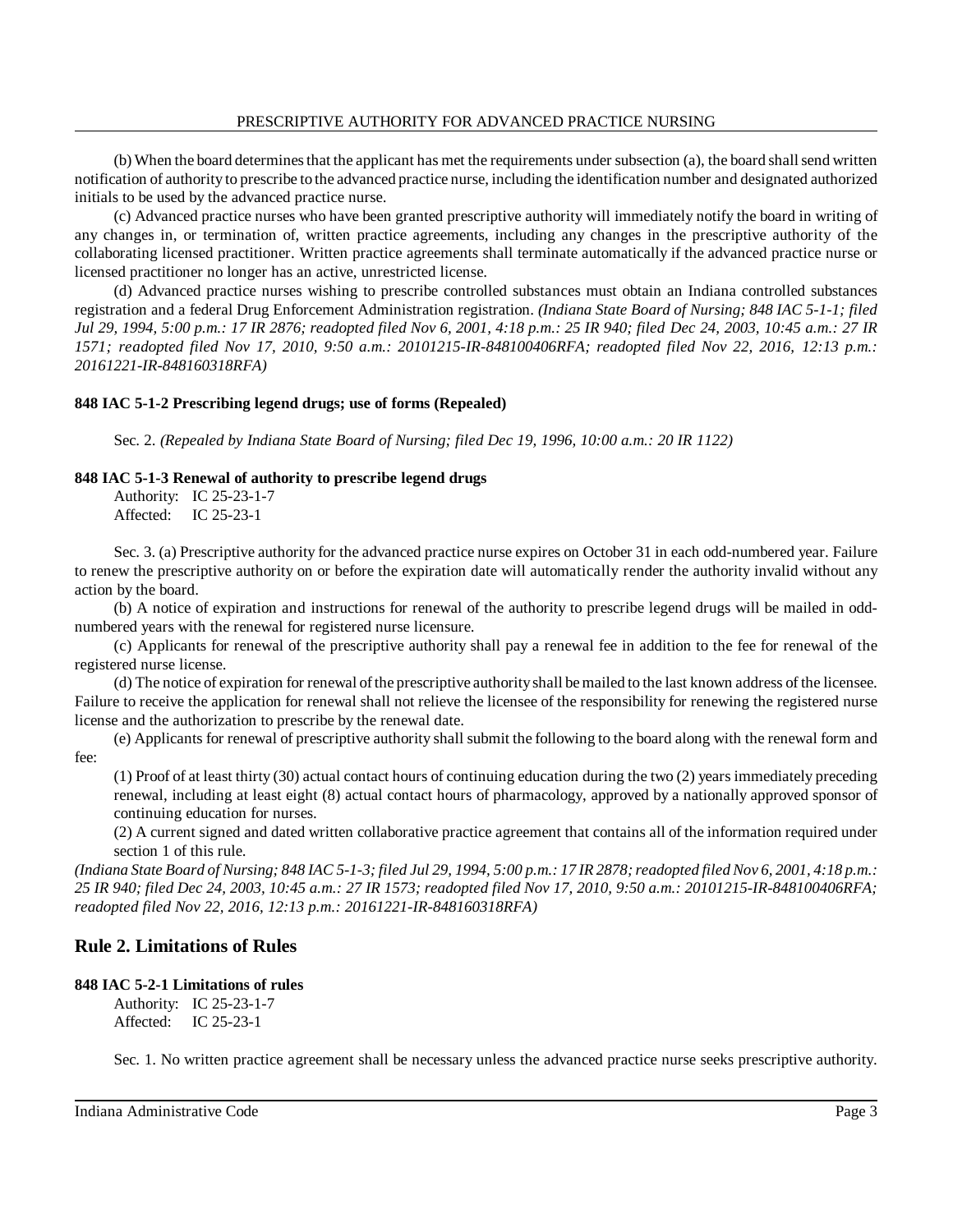#### PRESCRIPTIVE AUTHORITY FOR ADVANCED PRACTICE NURSING

(Indiana State Board of Nursing; 848 IAC 5-2-1; filed Jul 29, 1994, 5:00 p.m.: 17 IR 2878; readopted filed Nov 21, 2001, 10:23 *a.m.: 25 IR 1329; readopted filed Jul 19, 2007, 12:54 p.m.: 20070808-IR-848070058RFA; readopted filed Nov 25, 2013, 9:22 a.m.: 20131225-IR-848130284RFA; readopted filed Nov 22, 2016, 12:13 p.m.: 20161221-IR-848160318RFA)*

# **Rule 3. Fees for Prescriptive Authority**

## **848 IAC 5-3-1 Fees for prescriptive authority**

Authority: IC 25-23-1-7 Affected: IC 25-23-1

Sec. 1. (a) The application fee for an advanced practice nurse to receive prescriptive authority shall be fifty dollars (\$50). (b) The fee for renewal of advanced practice nurse prescriptive authority shall be ten dollars (\$10).

(c) The penalty fee for late renewals is as established by the health professions bureau.

(d) The fee for a duplicate wall certificate for advanced practice nurse prescriptive authority shall be ten dollars (\$10).

(e) The fee for written verification of advanced practice nurse prescriptive authority shall be ten dollars(\$10). *(Indiana State* Board of Nursing; 848 IAC 5-3-1; filed Jul 29, 1994, 5:00 p.m.: 17 IR 2879; filed Jun 6, 1996, 9:00 a.m.: 19 IR 3105; readopted filed Jul 30, 2001, 2:07 p.m.: 24 IR 4237; readopted filed Jul 19, 2007, 12:54 p.m.: 20070808-IR-848070058RFA; readopted filed *Nov 25, 2013, 9:22 a.m.: 20131225-IR-848130284RFA;readopted filed Nov 22, 2016, 12:13 p.m.: 20161221-IR-848160318RFA)*

# **Rule 4. Opioid Prescribing Requirements**

## **848 IAC 5-4-1 Scope**

Authority: IC 25-22.5-13-3; IC 25-23-1-7 Affected: IC 25-1-9; IC 25-23

Sec. 1. This rule establishes standards and protocols for advanced practice nurses with prescriptive authority in the prescribing of opioid controlled substancesfor pain management treatment. *(Indiana State Board of Nursing; 848 IAC 5-4-1; filed Aug 10, 2016, 1:52 p.m.: 20160907-IR-848150380FRA;readopted filed Nov 22, 2016, 12:13 p.m.: 20161221-IR-848160318RFA)*

## **848 IAC 5-4-2 Definitions**

Authority: IC 25-22.5-13-3; IC 25-23-1-7 Affected: IC 25-1-9; IC 25-23; IC 35-48-1-9

Sec. 2. (a) The definitions in this section apply throughout this rule.

(b) "Abuse deterrent formulation" means an opioid formulation that has properties shown to meaningfully deter the intentional, nontherapeutic use, even once, to achieve a desirable psychological or physiological effect, even if such formulation does not fully prevent such intentional, nontherapeutic uses.

(c) "Chronic pain" means a state in which pain persists beyond the usual course of an acute disease or healing of an injury, or that may or may not be associated with an acute or chronic pathologic process that causes continuous or intermittent pain over months or years.

(d) "Controlled substances" has the meaning set forth in IC 35-48-1-9.

(e) "Morphine equivalent dose" means a conversion of various opioids to a standardized dose of morphine by the use of accepted conversion tables.

(f) "Opioid" means any of various narcotics containing opium or one (1) or more of its natural or synthetic derivatives. However, if such a narcotic is not a controlled substance, it shall not be an opioid for the purposes of this rule.

(g) "Outset of an opioid treatment plan" means that a patient has been prescribed opioids as described in section 3(c) of this rule, and, therefore, the provisions stated in section 3(a) of this rule become applicable to that patient.

(h) "Terminal" means a condition caused by injury, disease, or illness from which, to a reasonable degree of medical certainty: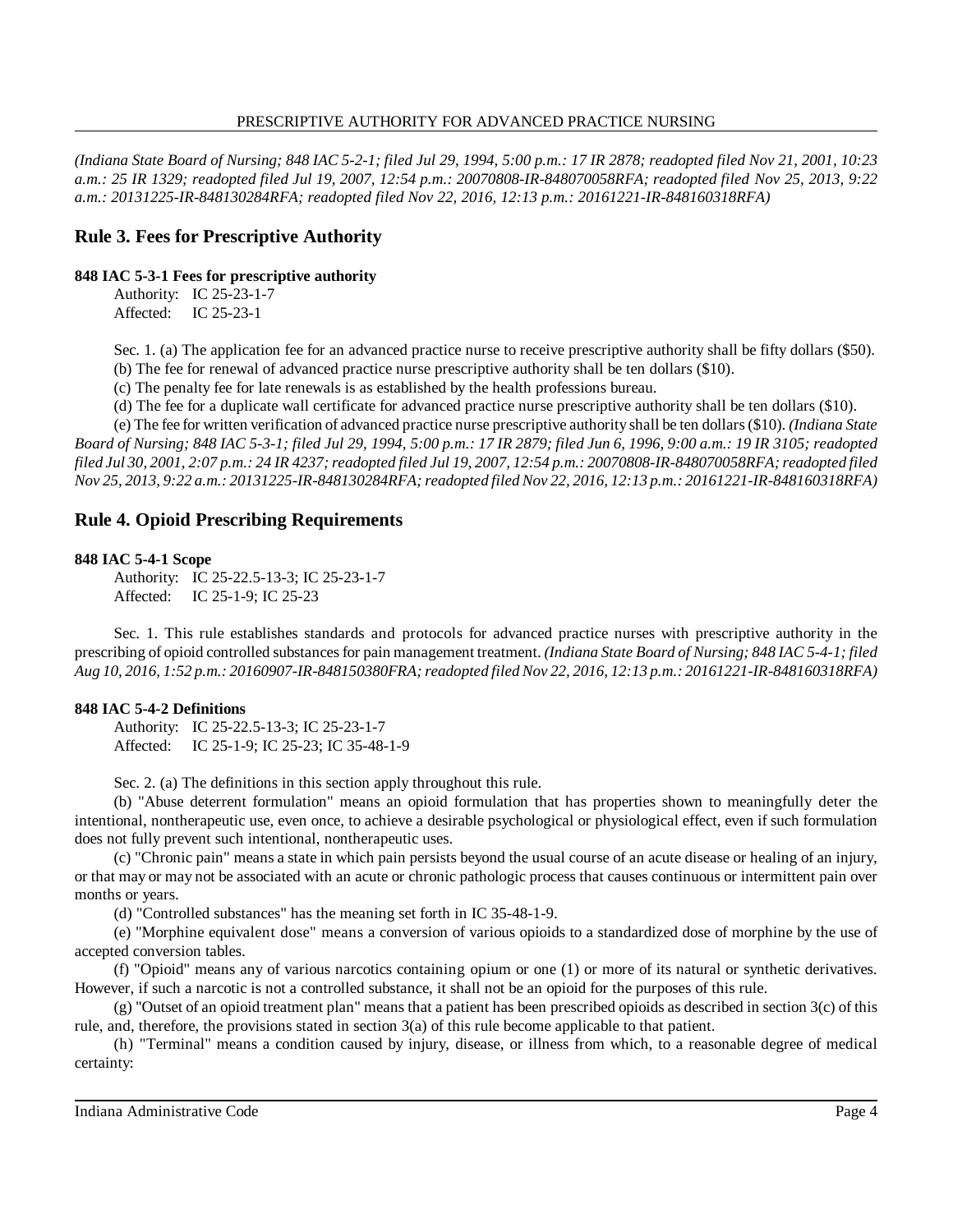#### PRESCRIPTIVE AUTHORITY FOR ADVANCED PRACTICE NURSING

(1) there can be no recovery; and

(2) progression to death can be anticipated as an eventual consequence of that condition.

*(Indiana State Board of Nursing; 848 IAC 5-4-2; filed Aug 10, 2016, 1:52 p.m.: 20160907-IR-848150380FRA; readopted filed Nov 22, 2016, 12:13 p.m.: 20161221-IR-848160318RFA)*

#### **848 IAC 5-4-3 Triggers for imposition of requirements; exemptions**

Authority: IC 25-22.5-13-3; IC 25-23

Affected: IC 16-21; IC 16-25; IC 16-28; IC 25-1-9; IC 25-23

Sec. 3. (a) Thissection and sections 4 through 9 of thisrule establish requirements concerning the use of opioids for chronic pain management for patients.

(b) Notwithstanding subsection (a), this section and sections 4 through 9 of this rule shall not apply to the use of opioids for chronic pain management for the following:

(1) Patients with a terminal condition.

(2) Residents of a health facility licensed under IC 16-28.

(3) Patients enrolled in a hospice program licensed under IC 16-25.

(4) Patients enrolled in an inpatient or outpatient palliative care program of a hospital licensed under IC 16-21 or a hospice licensed under IC 16-25.

However, a period of time that a patient who was, but is no longer, a resident or patient as described in subdivisions (2) through (4) shall be included in the calculations under subsection (c).

(c) The requirements in the sections identified in subsection (a) only apply if a patient has been prescribed:

(1) more than sixty (60) opioid-containing pills a month for more than three (3) consecutive months;

(2) a morphine equivalent dose of more than fifteen (15) milligrams per day for more than three (3) consecutive months;

(3) a transdermal opioid patch for more than three (3) consecutive months;

(4) tramadol, but only if the patient's tramadol dose reaches a morphine equivalent dose of more than sixty (60) milligrams per day for more than three (3) consecutive months; or

(5) an extended release opioid medication that is not in an abuse deterrent form for which an abuse deterrent form is available.

Subdivisions (1) and (2) do not apply to the controlled substances addressed by subdivisions (3) through (5).

(d) Because the requirements in the sections identified in subsection (a) do not apply until the time stated in subsection (c), the initial evaluation of the patient for the purposes of sections 4, 7, and 8(a) of this rule shall not be required to take place until that time.

(e) Notwithstanding subsection (d), the advanced practice nurse with prescriptive authority may undertake those actions earlier than required if the advanced practice nurse with prescriptive authority deemsit medically appropriate and, if those actions meet the requirements, a further initial evaluation is not required. If the advanced practice nurse with prescriptive authority conducts actions earlier than required under this subsection, any subsequent requirements are determined by when the initial evaluation would have been required and not at the earlier date it actually was conducted. *(Indiana State Board of Nursing; 848* IAC 5-4-3; filed Aug 10, 2016, 1:52 p.m.: 20160907-IR-848150380FRA; readopted filed Nov 22, 2016, 12:13 p.m.: 20161221-IR-*848160318RFA)*

## **848 IAC 5-4-4 Evaluation and risk stratification by advanced practice nurses with prescriptive authority**

Authority: IC 25-22.5-13-3; IC 25-23-1-7 Affected: IC 25-1-9; IC 25-23

Sec. 4. (a) The advanced practice nurse with prescriptive authority shall do his or her own evaluation and risk stratification of the patient by doing the following in the initial evaluation of the patient:

(1) Performing an appropriately focused history and physical exam and obtain or order appropriate tests, as indicated. (2) Making a diligent effort to obtain and review records from previous health care providers to supplement the advanced practice nurse with prescriptive authority's understanding of the patient's chronic pain problem, including past treatments,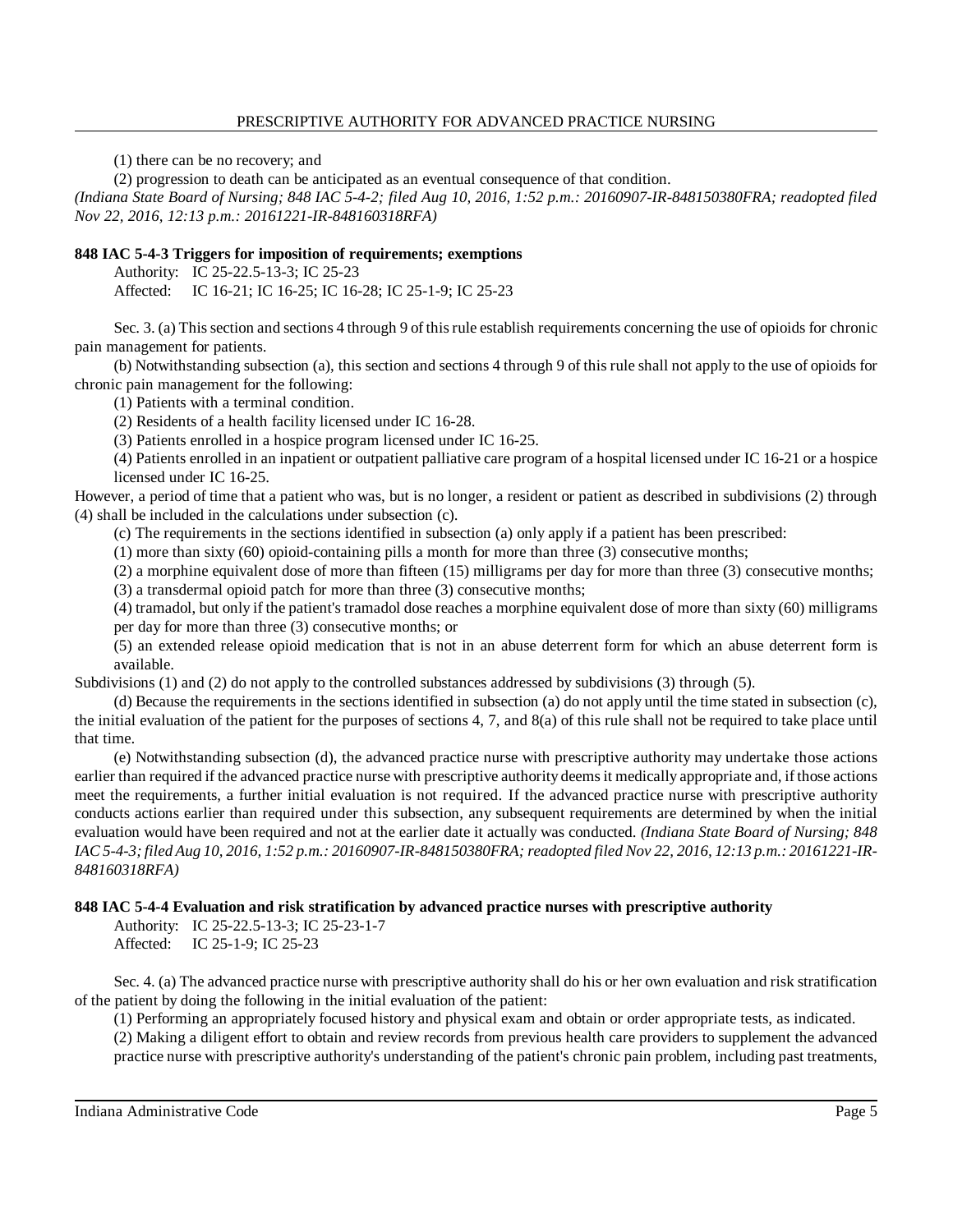and documenting this effort.

(3) Asking the patient to complete an objective pain assessment tool to document and better understand the patient'sspecific pain concerns.

(4) Assessing both the patient's mental health status and risk for substance abuse using available validated screening tools.

(5) After completing the initial evaluation, establishing a working diagnosis and tailoring a treatment plan to meaningful and functional goals, with the patient reviewing them from time to time.

(b) Where medically appropriate, the advanced practice nurse with prescriptive authority shall utilize nonopioid options instead of or in addition to prescribing opioids. *(Indiana State Board of Nursing; 848 IAC 5-4-4; filed Aug 10, 2016, 1:52 p.m.: 20160907-IR-848150380FRA; readopted filed Nov 22, 2016, 12:13 p.m.: 20161221-IR-848160318RFA)*

## **848 IAC 5-4-5 Advanced practice nurse with prescriptive authority discussion with patient; treatment agreement**

Authority: IC 25-22.5-13-3; IC 25-23-1-7

Affected: IC 25-1-9; IC 25-23

Sec. 5. The advanced practice nurse with prescriptive authority shall discuss with the patient the potential risks and benefits of opioid treatment for chronic pain, as well as expectations related to prescription requests and proper medication use. In doing so, the advanced practice nurse with prescriptive authority shall do the following:

(1) Where alternative modalities to opioids for managing pain exist for a patient, discuss them with the patient.

(2) Provide a simple and clear explanation to help patients understand the key elements of their treatment plans.

(3) Counsel women between fourteen (14) and fifty-five (55) years of age with child bearing potential about the risks to the fetus when the mother has been taking opioids while pregnant. Such described risks shall include fetal opioid dependency and neonatal abstinence syndrome (NAS).

(4) Discuss with the patient risks of dependency and addiction.

(5) Discuss with the patient safe storage practices for prescribed opioids.

(6) Provide a written warning to the patient disclosing the risks associated with taking extended release medicationsthat are not in an abuse deterrent form, if the advanced practice nurse with prescriptive authority prescribes for the patient a hydrocodone-only extended release medication that is not in an abuse deterrent form.

(7) Discuss with the patient the risks and benefits of using an abuse deterrent formulation, as opposed to a non-abuse deterrent formulation, if such a formulation exists for the opioid product the advanced practice nurse with prescriptive authority is prescribing to the patient.

(8) Together with the patient, review and sign a "Treatment Agreement", which shall include at least the following:

(A) The goals of the treatment.

(B) The patient's consent to drug monitoring testing in circumstances where the advanced practice nurse with prescriptive authority determines that drug monitoring testing is medically necessary.

(C) The advanced practice nurse with prescriptive authority's prescribing policies, which must include at least a:

(i) requirement that the patient take the medication as prescribed; and

- (ii) prohibition of sharing medication with other individuals.
- (D) A requirement that the patient inform the advanced practice nurse with prescriptive authority:

(i) about any other controlled substances prescribed or taken by the patient; and

(ii) if the patient drinks alcohol while taking opioids.

(E) The granting of permission to the advanced practice nurse with prescriptive authority to conduct random pill counts.

(F) Reasons the opioid therapy may be changed or discontinued by the advanced practice nurse with prescriptive authority.

A copy of the treatment agreement shall be retained in the patient's chart.

*(Indiana State Board of Nursing; 848 IAC 5-4-5; filed Aug 10, 2016, 1:52 p.m.: 20160907-IR-848150380FRA; readopted filed Nov 22, 2016, 12:13 p.m.: 20161221-IR-848160318RFA)*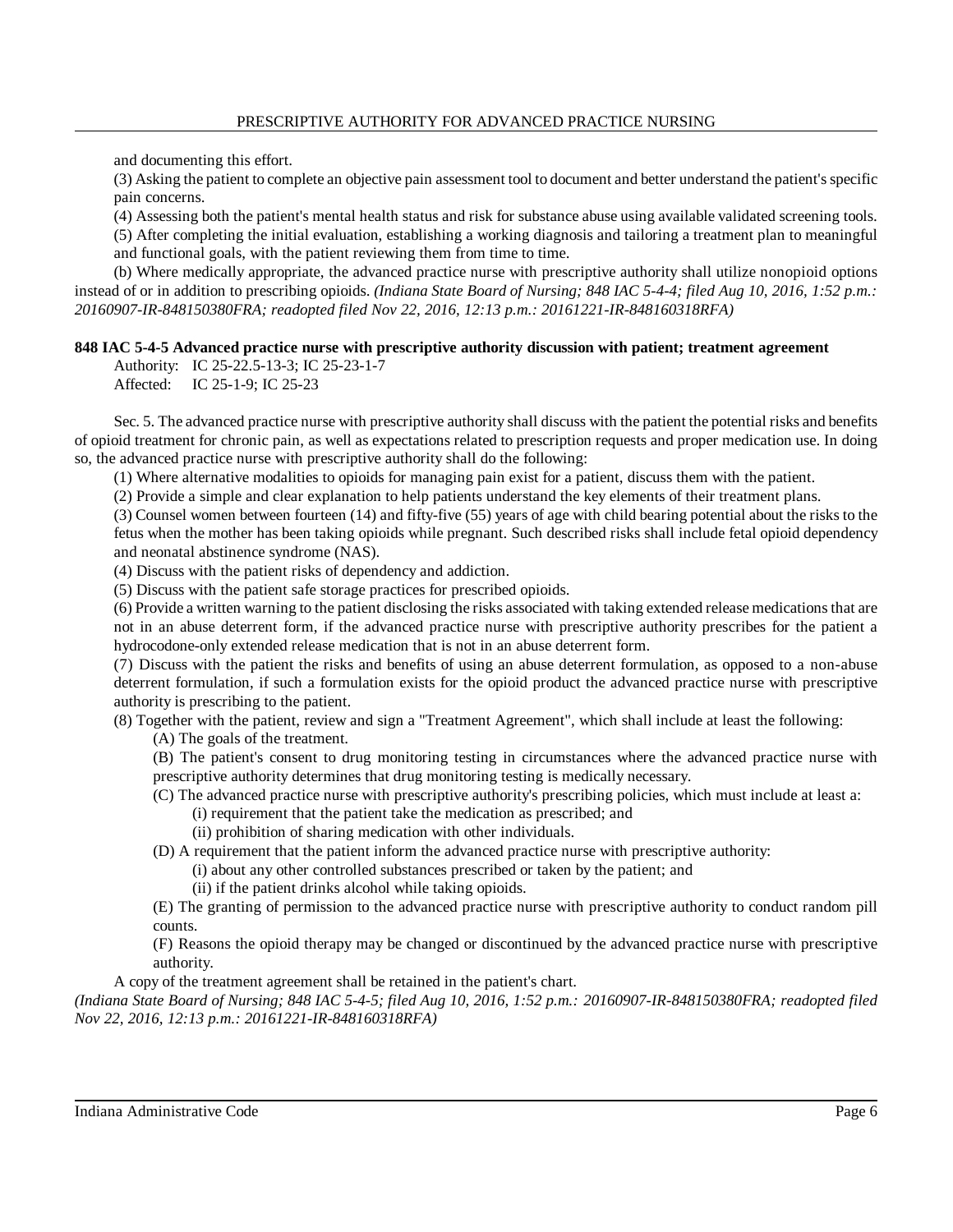#### **848 IAC 5-4-6 Patient visits to advanced practice nurse with prescriptive authority**

Authority: IC 25-22.5-13-3; IC 25-23-1-7 Affected: IC 25-1-9; IC 25-23

Sec. 6. (a) Advanced practice nurses with prescriptive authority shall not prescribe opioids for patients without periodic scheduled visits. Visits for patients with a stable medication regimen and treatment plan shall occur face-to-face at least once every four (4) months. More frequent visits may be appropriate for patients working with the advanced practice nurse with prescriptive authority to achieve optimal management. For patients requiring changes to the medication and treatment plan, if changes are prescribed by the advanced practice nurse with prescriptive authority, the visits required by this subsection shall be scheduled at least once every two (2) months until the medication and treatment has been stabilized.

(b) During the visits required by subsection (a), the advanced practice nurse with prescriptive authority shall evaluate patient progress and compliance with the patient's treatment plan regularly and set clear expectations along the way, such as attending physical therapy, counseling, or other treatment options. *(Indiana State Board of Nursing; 848 IAC 5-4-6; filed Aug 10, 2016, 1:52 p.m.: 20160907-IR-848150380FRA; readopted filed Nov 22, 2016, 12:13 p.m.: 20161221-IR-848160318RFA)*

## **848 IAC 5-4-7 INSPECT report**

Authority: IC 25-22.5-13-3; IC 25-23-1-7 Affected: IC 25-1-9; IC 25-23; IC 25-26-24-19

Sec. 7. At the outset of an opioid treatment plan, and at least annuallythereafter, an advanced practice nurse with prescriptive authority prescribing opioids for a patient shall run an INSPECT report on that patient under IC 35-48-7-11.1(d)(4) *[IC 35-48-7 was repealed by P.L.51-2019, SECTION 21, effective April 18, 2019. See IC 25-26-24-19.]* and document in the patient's chart whether the INSPECT report is consistent with the advanced practice nurse with prescriptive authority's knowledge ofthe patient's controlled substance use history. *(Indiana State Board of Nursing; 848 IAC 5-4-7; filed Aug 10, 2016, 1:52 p.m.: 20160907-IR-848150380FRA; readopted filed Nov 22, 2016, 12:13 p.m.: 20161221-IR-848160318RFA)*

## **848 IAC 5-4-8 Drug monitoring testing**

Authority: IC 25-22.5-13-3; IC 25-23-1-7 Affected: IC 25-1-9; IC 25-23

Sec. 8. (a) At any time the advanced practice nurse with prescriptive authority determines that it is medically necessary, whether at the outset of an opioid treatment plan, or any time thereafter, an advanced practice nurse with prescriptive authority prescribing opioids for a patient shall perform or order a drug monitoring test, which must include a confirmatory test using a method selective enough to differentiate individual drugs within a drug class, on the patient.

(b) In determining whether a drug monitoring test under subsection (a) is medically necessary, the advanced practice nurse with prescriptive authority shall consider, subject to the provisions of subsection (c), each of the following factors where applicable and reasonably feasible:

(1) Whether there is reason to believe a patient is not taking the prescribed opioids or is diverting the opioids.

(2) Whether there has been no appreciable impact on the patient's chronic pain despite being prescribed opioidsfor a period of time that would generally have an impact.

(3) Whether there is reason to believe the patient is taking or using controlled substances other than opioids or other drugs or medications including illicit street drugs that might produce significant polypharmacological effects or have other detrimental interaction effects.

(4) Whether there is reason to believe the patient is taking or using opioids in addition to the opioids being prescribed by the advanced practice nurse with prescriptive authority and any other treating practitioner.

(5) Attempts by the patient to obtain early refills of opioid containing prescriptions.

(6) The number of instances in which the patient alleges that the patient's opioid containing prescription has been lost or stolen.

(7) When the patient's INSPECT report provides irregular or inconsistent information.